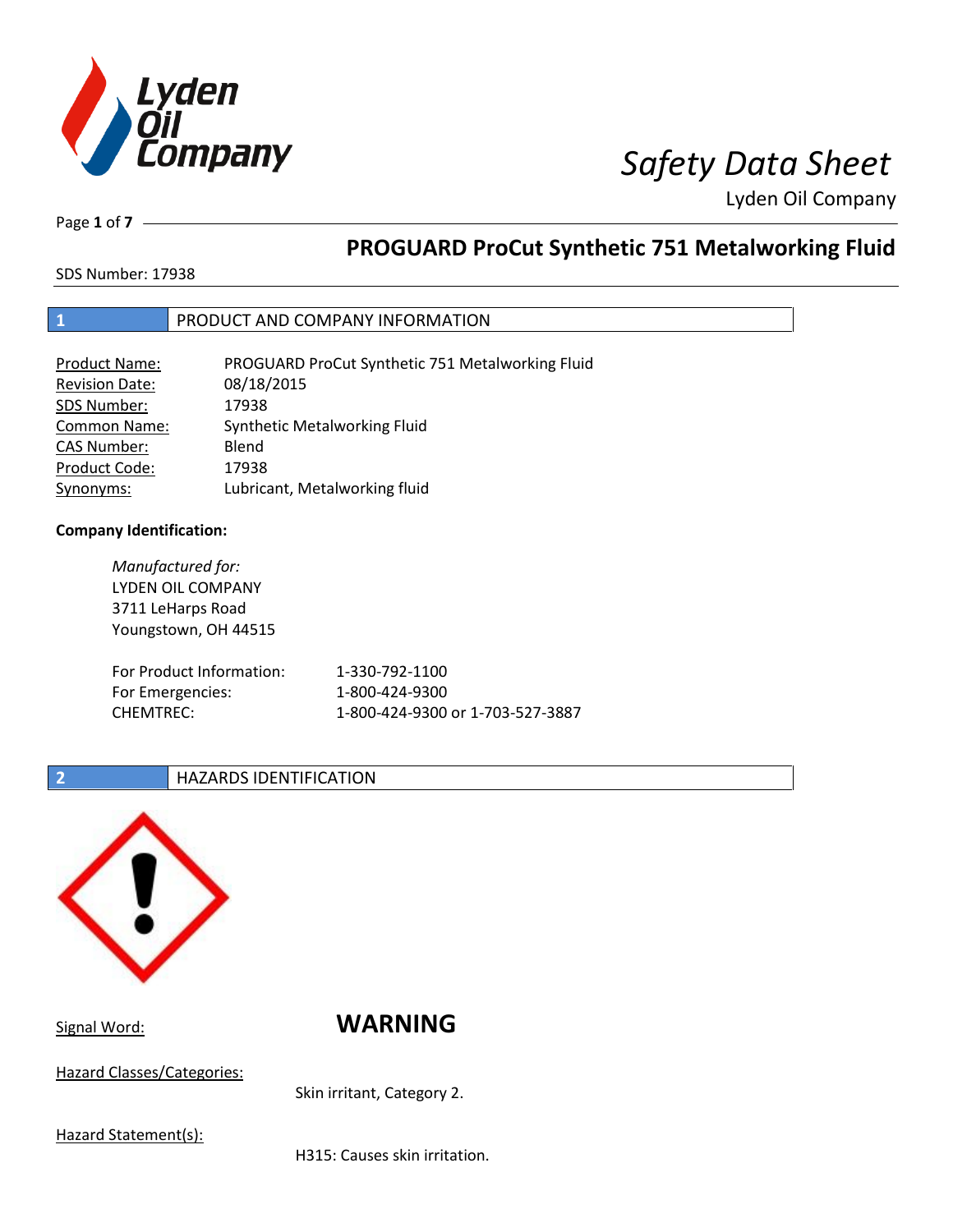

SDS Number: 17938

Page **2** of **7**

Precaution Statement(s):

P101: If medical advice is needed, have product container or label at hand. P102: Keep out of reach of children. P103: Read label before use. P264: Wash hands thoroughly after handling. P302+352: IF ON SKIN: Wash with plenty of water.

**PROGUARD ProCut Synthetic 751 Metalworking Fluid**

Other Hazard Statement(s):

Repeated exposure may cause skin dryness or cracking.

|  | COMPOSITION / INFORMATION ON INGREDIENTS |
|--|------------------------------------------|
|--|------------------------------------------|

Ingredients:

*Mixture of the substances listed below with nonhazardous additions.*

| <b>Chemical Name</b>       | <b>CAS Number</b> | Percentage          |
|----------------------------|-------------------|---------------------|
| Alkanolamine               | 141-43-5          | <b>Trade Secret</b> |
| 1,2-Benzisothiazolin-3-one | 2634-33-5         | <b>Trade Secret</b> |

*\*Any concentration shown as a range is to protect confidentiality or is due to batch variation.*

| <b>NAEACLIDEC</b><br>w<br>נאטכאאויו<br>שור<br>. |
|-------------------------------------------------|
|-------------------------------------------------|

### Description of First Aid Measures:

| Inhalation:   | If symptoms develop, move victim to fresh air. If symptoms persist,<br>obtain medical attention.                  |
|---------------|-------------------------------------------------------------------------------------------------------------------|
| Skin Contact: | Wash with soap and water. Remove contaminated clothing and wash<br>before reuse. Get medical attention if needed. |
| Eye Contact:  | Rinse opened eye for several minutes under running water. If<br>symptoms persist, consult medical attention.      |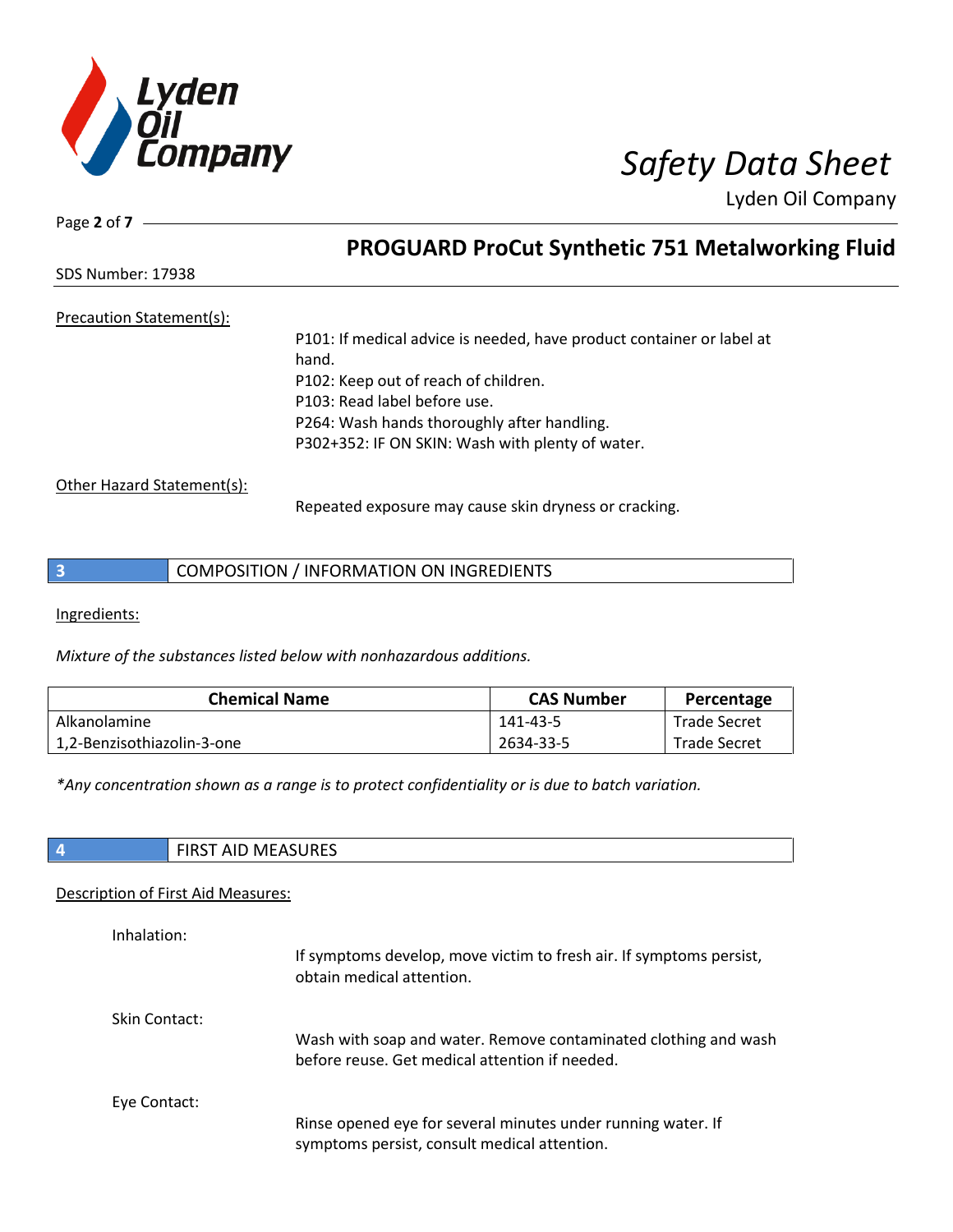

Page **3** of **7**

Lyden Oil Company

|                                               | <b>PROGUARD ProCut Synthetic 751 Metalworking Fluid</b>                                                                                                                                           |
|-----------------------------------------------|---------------------------------------------------------------------------------------------------------------------------------------------------------------------------------------------------|
| SDS Number: 17938                             |                                                                                                                                                                                                   |
| Ingestion:<br>attention.                      | Rinse mouth with water. If symptoms develop, obtain medical                                                                                                                                       |
| Symptoms and Effects, both acute and delayed: | No further relevent data available.                                                                                                                                                               |
| <b>Recommended Actions:</b>                   | Treat symptomatically. Call a doctor or poison<br>control center for guidance.                                                                                                                    |
| FIRE FIGHTING MEASURES<br>5                   |                                                                                                                                                                                                   |
| Recommended Fire-Extinguishing Equipment:     | Use dry powder, foam, or carbon dioxide fire<br>extinguishers. Water may be ineffective in fighting<br>an oil fire unless used by experienced fire fighters.                                      |
| Possible Hazards During a Fire:               | Hazardous combustion products may include: A<br>complex mixture of airborne solid and liquid<br>particulates and gases (smoke). Carbon monoxide.<br>Unidentified organic and inorganic compounds. |
| Recommendations to Firefighters:              | No special measures required.                                                                                                                                                                     |
| 6<br><b>ACCIDENTAL RELEASE MEASURES</b>       |                                                                                                                                                                                                   |
| <b>Personal Precautions:</b>                  | Avoid contact with skin, eyes, and clothing.<br>Keep away from sources of ignition.                                                                                                               |
| <b>Emergency Procedures:</b>                  | Contain spilled material, collect in suitable and<br>properly labled containers.                                                                                                                  |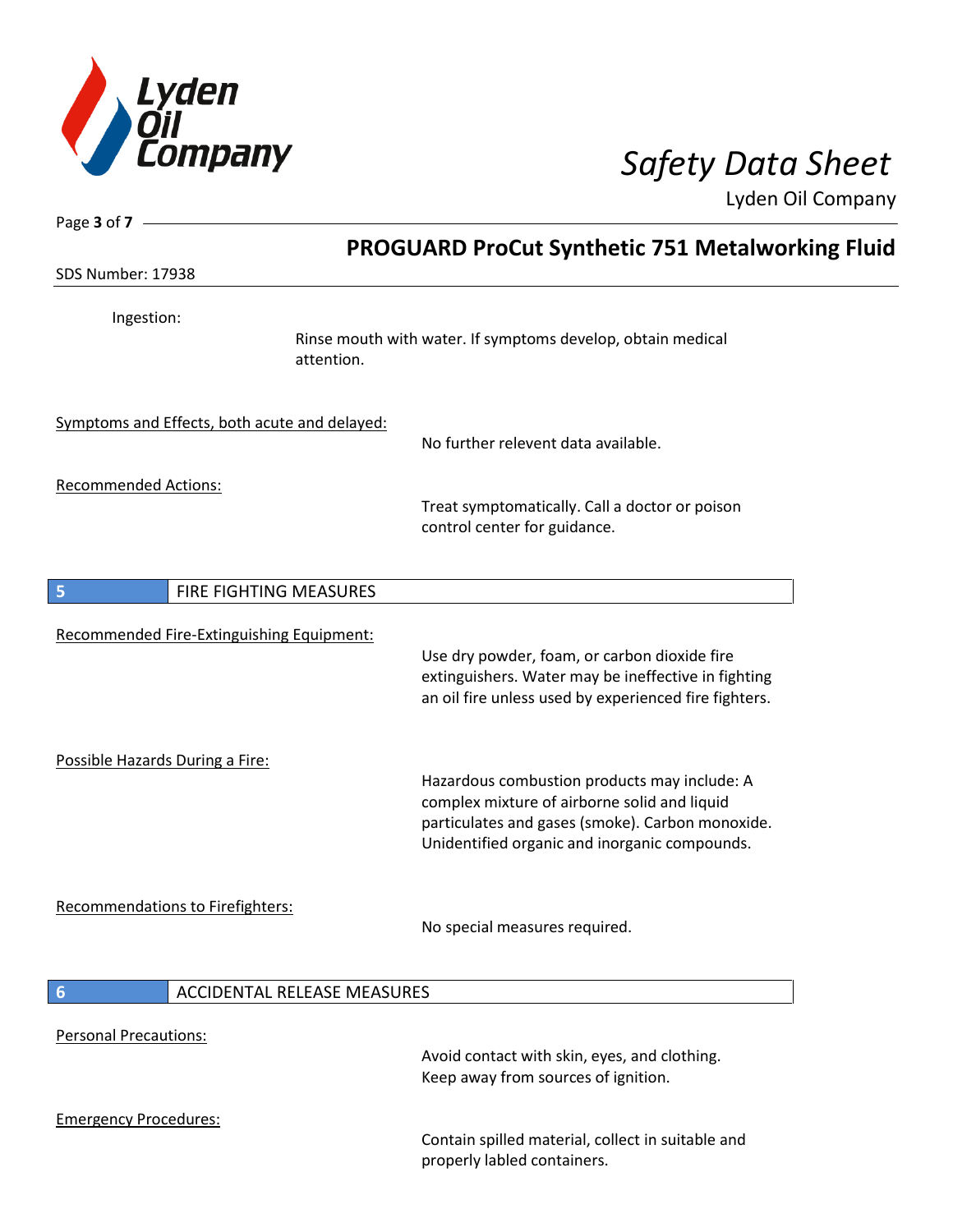

| Page 4 of $7 -$                   |                                         |                                                                                                       |  |
|-----------------------------------|-----------------------------------------|-------------------------------------------------------------------------------------------------------|--|
|                                   |                                         | <b>PROGUARD ProCut Synthetic 751 Metalworking Fluid</b>                                               |  |
| SDS Number: 17938                 |                                         |                                                                                                       |  |
| <b>Environmental Precautions:</b> |                                         |                                                                                                       |  |
|                                   |                                         | Do not allow to reach sewage system or any water<br>course.                                           |  |
|                                   |                                         | Do not allow to enter ground waters.                                                                  |  |
| Cleanup Procedures:               |                                         |                                                                                                       |  |
|                                   |                                         | Pick up excess with inert absorbant material.                                                         |  |
|                                   |                                         |                                                                                                       |  |
| 7                                 | HANDLING AND STORAGE                    |                                                                                                       |  |
| <b>Handling Precautions:</b>      |                                         |                                                                                                       |  |
|                                   |                                         | Handle with care and avoid spillage on the floor.<br>Do not cut, weld, drill, grind, braze, or solder |  |
|                                   |                                         | container.                                                                                            |  |
| <b>Storage Requirements:</b>      |                                         |                                                                                                       |  |
|                                   |                                         | Keep container tightly sealed.<br>Keep away from sources of ignition.                                 |  |
|                                   |                                         |                                                                                                       |  |
| 8                                 | EXPOSURE CONTROLS / PERSONAL PROTECTION |                                                                                                       |  |
|                                   |                                         |                                                                                                       |  |
| <b>Exposure Limits:</b>           | - Alkanolamine:                         |                                                                                                       |  |
|                                   |                                         |                                                                                                       |  |
|                                   | TWA - $3mg/m3$                          |                                                                                                       |  |
|                                   | -102-71-6 Triethanolamine:              |                                                                                                       |  |
|                                   | ACGIH TLV $-$ 5mg/m <sup>3</sup>        |                                                                                                       |  |
| <b>Engineering Controls:</b>      |                                         |                                                                                                       |  |
|                                   |                                         | All ventilation should be designed in accordance<br>with OSHA standard (29 CFR 1910.94).              |  |
| Personal Protective Equipment:    |                                         |                                                                                                       |  |
|                                   |                                         | Wash hands before breaks and at the end of work.<br>Use safety glasses and gloves.                    |  |
|                                   |                                         |                                                                                                       |  |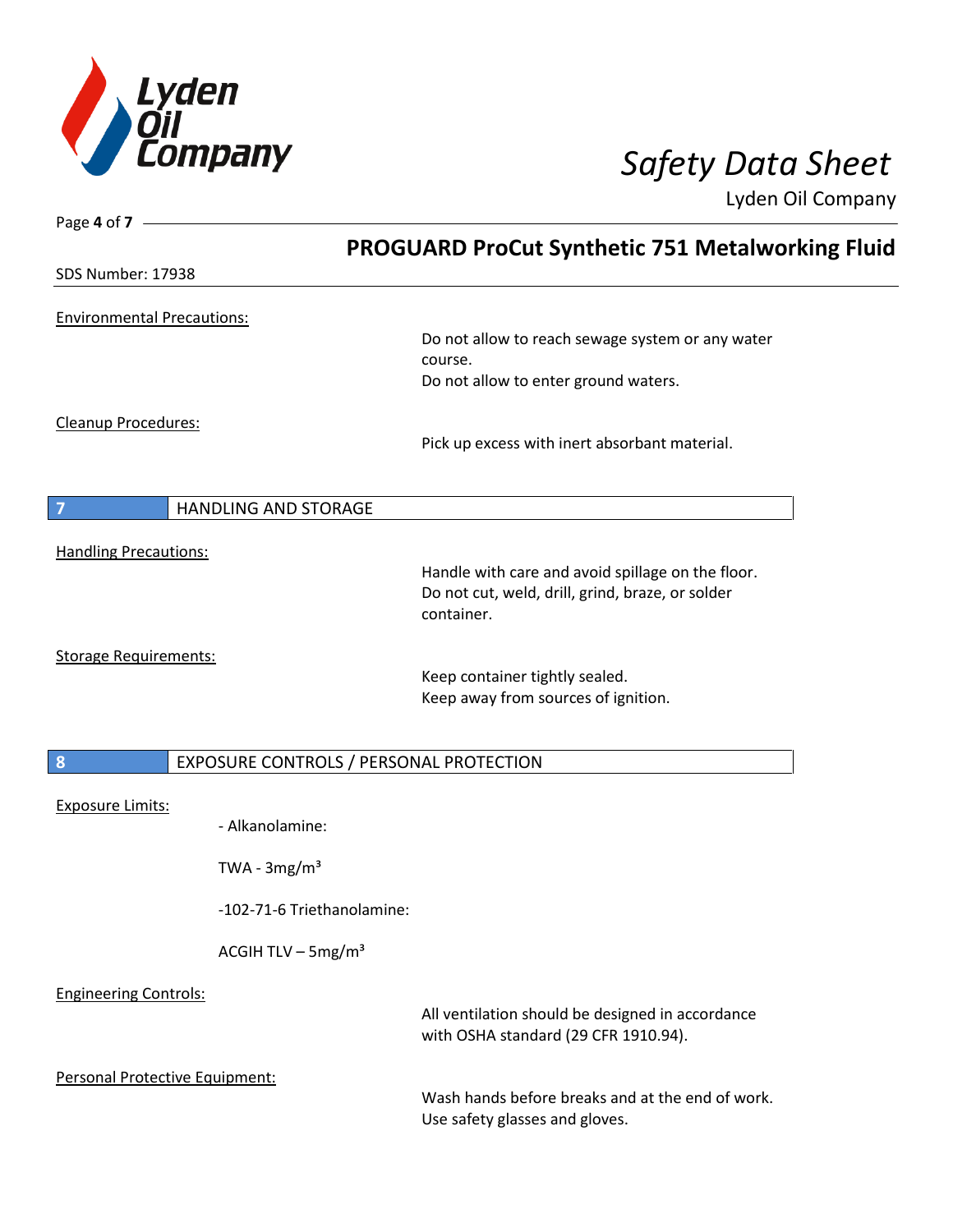

Page **5** of **7**

# **PROGUARD ProCut Synthetic 751 Metalworking Fluid**

SDS Number: 17938

# **9** PHYSICAL AND CHEMICAL PROPERTIES

| Color:                        | Blue                      |
|-------------------------------|---------------------------|
| Physical State:               | Liquid                    |
| Odor:                         | Data not available        |
| Odor Threshold:               | Data not available        |
| pH:                           | 9.7                       |
| <b>Melting Point:</b>         | Data not available        |
| <b>Boiling Point:</b>         | $105^\circ$ C             |
| <b>Boiling Range:</b>         | Data not available        |
| Flash Point:                  | None                      |
| <b>Evaporation Rate:</b>      | Data not available        |
| Flammability:                 | Data not available        |
| Flammability Limits:          | Data not available        |
| Vapor Pressure:               | Data not available        |
| Vapor Density:                | Data not available        |
| <b>Relative Density:</b>      | 1.03 (where water = $1$ ) |
| Solubilities:                 | Data not available        |
| <b>Partition Coefficient:</b> | Data not available        |
| Auto-Ignition Temperature:    | Data not available        |
| Decomposition Temperature:    | Data not available        |
| Viscosity:                    | Data not available        |

## **10** STABILITY AND REACTIVITY

| Stability:                  | Stable under normal conditions.                                  |
|-----------------------------|------------------------------------------------------------------|
| Reactivity:                 | Not reactive under normal conditions.                            |
| Conditions to Avoid:        | Extreme temperature, sparks, open flame, and<br>direct sunlight. |
| <b>Hazardous Reactions:</b> | No known hazardous reactions.                                    |
| Incompatible Materials:     | No further relevant information available.                       |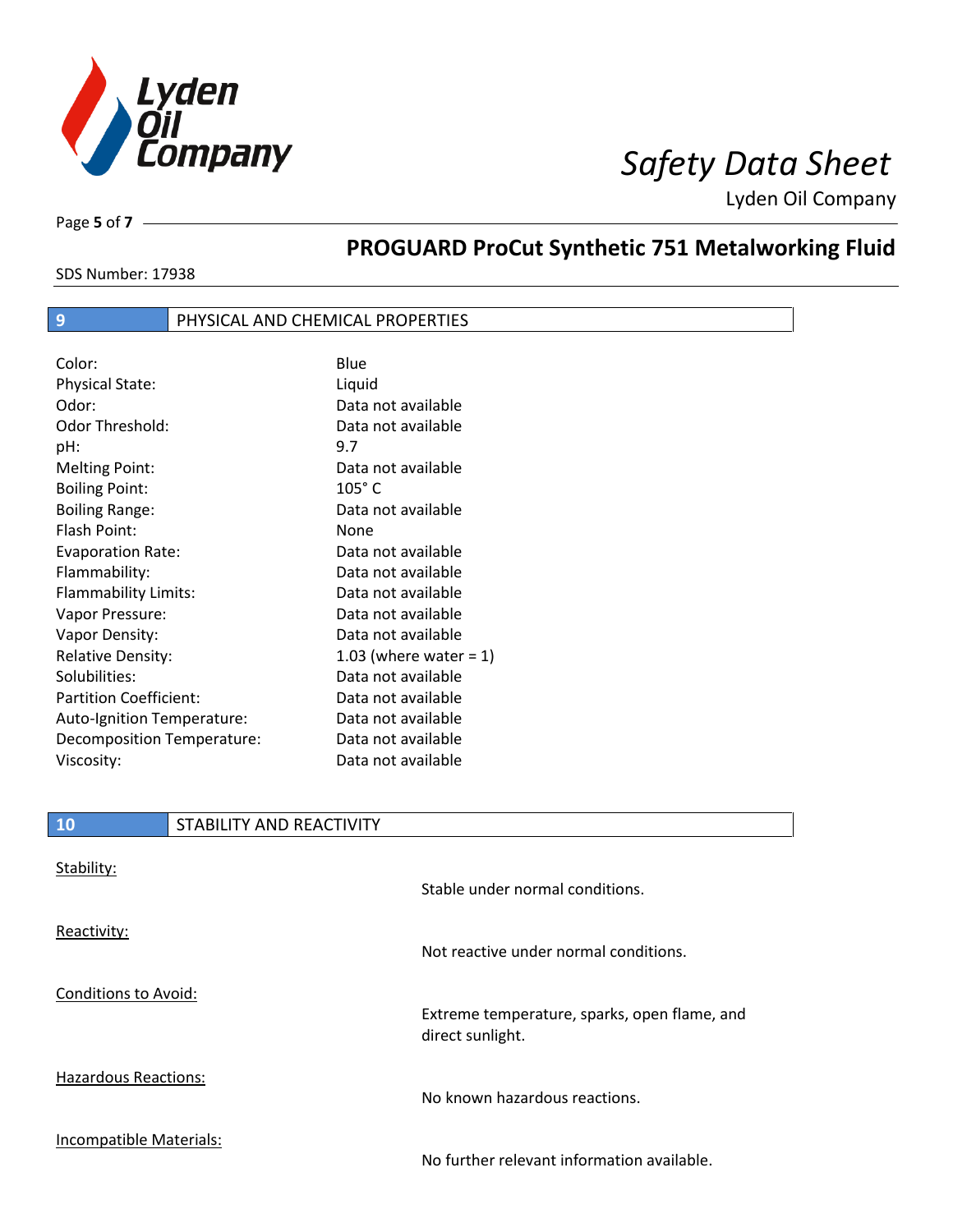

| Page 6 of $7 -$                |                                     |                                                                                                                           |  |
|--------------------------------|-------------------------------------|---------------------------------------------------------------------------------------------------------------------------|--|
| SDS Number: 17938              |                                     | <b>PROGUARD ProCut Synthetic 751 Metalworking Fluid</b>                                                                   |  |
|                                |                                     |                                                                                                                           |  |
| <b>Decomposition Products:</b> |                                     |                                                                                                                           |  |
|                                |                                     | Hazardous decomposition products are not<br>expected to form.                                                             |  |
| 11                             | <b>TOXICOLOGICAL INFORMATION</b>    |                                                                                                                           |  |
|                                |                                     |                                                                                                                           |  |
| Routes of Exposure:            |                                     | Skin and eye contact are the primary routes of<br>exposure although exposure may occur following<br>accidental ingestion. |  |
| <b>Exposure Effects:</b>       |                                     |                                                                                                                           |  |
|                                |                                     | Repeated skin contact may cause dermatitis or an<br>oil acne.                                                             |  |
| <b>Measures of Toxicity:</b>   |                                     |                                                                                                                           |  |
|                                |                                     | No test data available.                                                                                                   |  |
|                                | Carcinogenic/Mutagenic Precautions: | Non-carcinogenic and not expected to be<br>mutagentic.                                                                    |  |
|                                |                                     |                                                                                                                           |  |
| 12                             | <b>ECOLOGICAL INFORMATION</b>       |                                                                                                                           |  |
|                                |                                     |                                                                                                                           |  |
| <b>Ecological Precautions:</b> |                                     | Avoid exposing to the environment.                                                                                        |  |
| <b>Ecological Effects:</b>     |                                     | No specific environmental or aquatic data available.                                                                      |  |
| 13                             | DISPOSAL CONSIDERATIONS             |                                                                                                                           |  |
|                                |                                     |                                                                                                                           |  |
| Disposal Methods:              |                                     | Dispose of waste material in accordance with all<br>local, state, and federal requirements.                               |  |
| Disposal Containers:           |                                     |                                                                                                                           |  |
|                                |                                     | Use properly approved container for disposal.                                                                             |  |